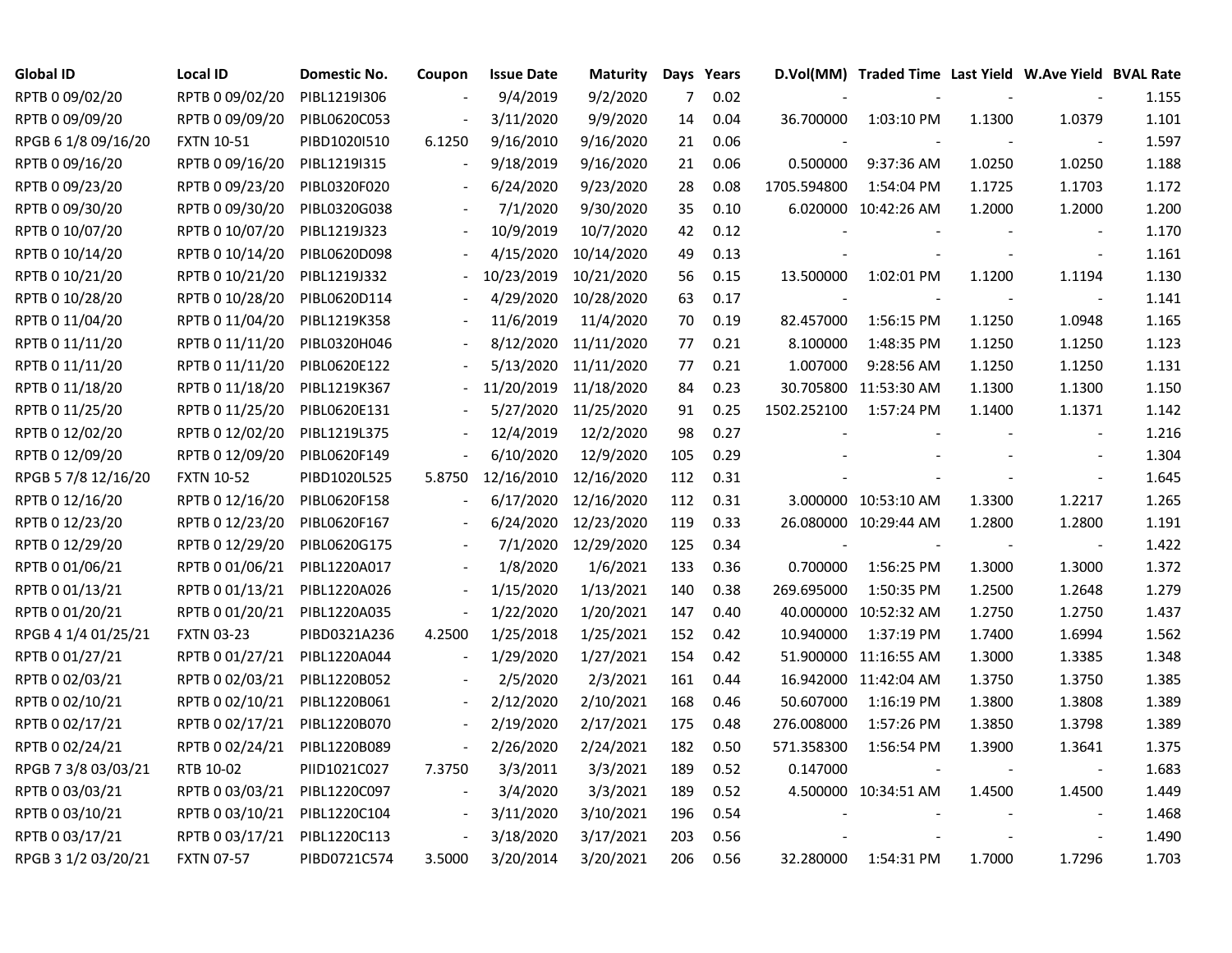| Global ID            | Local ID          | Domestic No. | Coupon                   | <b>Issue Date</b> | <b>Maturity</b> |     | Days Years |            | D.Vol(MM) Traded Time Last Yield W.Ave Yield BVAL Rate |                          |                          |       |
|----------------------|-------------------|--------------|--------------------------|-------------------|-----------------|-----|------------|------------|--------------------------------------------------------|--------------------------|--------------------------|-------|
| RPTB 0 04/07/21      | RPTB 0 04/07/21   | PIBL1220D149 |                          | 4/8/2020          | 4/7/2021        | 224 | 0.61       |            |                                                        |                          |                          | 1.648 |
| RPTB 0 04/14/21      | RPTB 0 04/14/21   | PIBL1220D158 |                          | 4/15/2020         | 4/14/2021       | 231 | 0.63       |            |                                                        |                          |                          | 1.591 |
| RPTB 0 04/21/21      | RPTB 0 04/21/21   | PIBL1220D167 |                          | 4/22/2020         | 4/21/2021       | 238 | 0.65       |            | 4.657000 11:06:53 AM                                   | 1.5850                   | 1.5807                   | 1.637 |
| RPGB 6 1/2 04/28/21  | <b>FXTN 10-53</b> | PIBD1021D531 | 6.5000                   | 4/28/2011         | 4/28/2021       | 245 | 0.67       |            |                                                        |                          |                          | 1.702 |
| RPTB 0 04/28/21      | RPTB 0 04/28/21   | PIBL1220D176 |                          | 4/29/2020         | 4/28/2021       | 245 | 0.67       |            | 1.083000 11:07:12 AM                                   | 1.6500                   | 1.6500                   | 1.649 |
| RPTB 0 05/05/21      | RPTB 0 05/05/21   | PIBL1220E184 |                          | 5/6/2020          | 5/5/2021        | 252 | 0.69       |            |                                                        |                          | $\overline{\phantom{a}}$ | 1.698 |
| RPTB 0 05/12/21      | RPTB 0 05/12/21   | PIBL1220E193 |                          | 5/13/2020         | 5/12/2021       | 259 | 0.71       |            |                                                        |                          | $\blacksquare$           | 1.693 |
| RPTB 0 05/19/21      | RPTB 0 05/19/21   | PIBL1220E200 |                          | 5/20/2020         | 5/19/2021       | 266 | 0.73       |            |                                                        |                          |                          | 1.683 |
| RPTB 0 05/26/21      | RPTB 0 05/26/21   | PIBL1220E219 |                          | 5/27/2020         | 5/26/2021       | 273 | 0.75       |            |                                                        |                          | $\blacksquare$           | 1.710 |
| RPTB 0 06/02/21      | RPTB 0 06/02/21   | PIBL1220F227 |                          | 6/3/2020          | 6/2/2021        | 280 | 0.77       |            | 0.302000 11:14:20 AM                                   | 1.7000                   | 1.7000                   | 1.738 |
| RPTB 0 06/09/21      | RPTB 0 06/09/21   | PIBL1220F236 |                          | 6/10/2020         | 6/9/2021        | 287 | 0.79       |            |                                                        |                          | $\sim$                   | 1.726 |
| RPGB 4 7/8 06/13/21  | RTB 03-09         | PIID0321F092 | 4.8750                   | 6/13/2018         | 6/13/2021       | 291 | 0.80       | 31.170000  | 1:24:11 PM                                             | 1.8500                   | 1.7523                   | 1.838 |
| RPTB 0 06/16/21      | RPTB 0 06/16/21   | PIBL1220F245 |                          | 6/17/2020         | 6/16/2021       | 294 | 0.81       | 31.826000  | 1:19:21 PM                                             | 1.7250                   | 1.7250                   | 1.750 |
| RPTB 0 06/23/21      | RPTB 0 06/23/21   | PIBL1220F254 |                          | 6/24/2020         | 6/23/2021       | 301 | 0.82       | 6.100000   | 1:55:17 PM                                             | 1.7250                   | 1.7242                   | 1.710 |
| RPTB 0 06/30/21      | RPTB 0 06/30/21   | PIBL1220G262 |                          | 7/1/2020          | 6/30/2021       | 308 | 0.84       |            |                                                        |                          | $\overline{\phantom{a}}$ | 1.755 |
| RPTB 0 07/07/21      | RPTB 0 07/07/21   | PIBL1220G271 |                          | 7/8/2020          | 7/7/2021        | 315 | 0.86       |            | 1.011000 11:12:12 AM                                   | 1.7250                   | 1.7250                   | 1.734 |
| RPTB 0 07/14/21      | RPTB 0 07/14/21   | PIBL1220G280 |                          | 7/15/2020         | 7/14/2021       | 322 | 0.88       |            |                                                        |                          | $\overline{\phantom{a}}$ | 1.758 |
| RPTB 0 07/21/21      | RPTB 0 07/21/21   | PIBL1220G299 |                          | 7/22/2020         | 7/21/2021       | 329 | 0.90       |            |                                                        |                          | $\overline{\phantom{a}}$ | 1.739 |
| RPTB 0 07/28/21      | RPTB 0 07/28/21   | PIBL1220G306 |                          | 7/29/2020         | 7/28/2021       | 336 | 0.92       | 0.450000   | 1:45:36 PM                                             | 1.7355                   | 1.7355                   | 1.747 |
| RPTB 0 08/04/21      | RPTB 0 08/04/21   | PIBL1220H314 |                          | 8/5/2020          | 8/4/2021        | 343 | 0.94       |            |                                                        | $\overline{\phantom{a}}$ | $\blacksquare$           | 1.752 |
| RPTB 0 08/11/21      | RPTB 0 08/11/21   | PIBL1220H323 |                          | 8/12/2020         | 8/11/2021       | 350 | 0.96       |            | 3.510000 11:13:30 AM                                   | 1.7350                   | 1.7350                   | 1.746 |
| RPTB 0 08/18/21      | RPTB 0 08/18/21   | PIBL1220H332 | $\blacksquare$           | 8/19/2020         | 8/18/2021       | 357 | 0.98       | 36.188000  | 1:56:39 PM                                             | 1.7350                   | 1.7361                   | 1.749 |
| RPTB 0 08/25/21      | RPTB 0 08/25/21   | PIBL1220H341 | $\overline{\phantom{a}}$ | 8/26/2020         | 8/25/2021       | 364 | 1.00       | 896.436000 | 1:57:42 PM                                             | 1.7500                   | 1.7500                   | 1.760 |
| RPGB 5 3/4 10/20/21  | RTB 10-03         | PIID1021J039 | 5.7500                   | 10/20/2011        | 10/20/2021      | 420 | 1.15       |            | 9.350000 11:13:46 AM                                   | 2.0000                   | 2.0000                   | 1.909 |
| RPGB 5 3/4 11/24/21  | <b>FXTN 10-55</b> | PIBD1021K551 | 5.7500                   | 11/24/2011        | 11/24/2021      | 455 | 1.25       |            | 6.424697 11:11:04 AM                                   | 2.1500                   | 2.1500                   | 1.884 |
| RPGB 63/8 01/19/22   | <b>FXTN 10-54</b> | PIBD1022G545 | 6.3750                   | 7/19/2011         | 1/19/2022       | 511 | 1.40       | 421.057407 | 1:07:42 PM                                             | 2.0350                   | 2.0255                   | 2.044 |
| RPGB 4 01/26/22      | <b>FXTN 05-74</b> | PIBD0522A747 | 4.0000                   | 1/26/2017         | 1/26/2022       | 518 | 1.42       | 15.100000  | 1:48:47 PM                                             | 1.9500                   | 1.8990                   | 1.967 |
| RPGB 15 03/14/22     | <b>FXTN 20-02</b> | PIBD2022C021 | 15.0000                  | 3/14/2002         | 3/14/2022       | 565 | 1.55       |            |                                                        |                          |                          | 1.994 |
| RPGB 4 3/4 07/04/22  | <b>FXTN 03-24</b> | PIBD0322G247 | 4.7500                   | 7/4/2019          | 7/4/2022        | 677 | 1.85       | 30.400000  | 1:31:47 PM                                             | 2.0250                   | 2.0382                   | 2.028 |
| RPGB 4 7/8 08/02/22  | <b>FXTN 10-56</b> | PIBD1022H562 | 4.8750                   | 8/2/2012          | 8/2/2022        | 706 | 1.93       |            |                                                        |                          |                          | 2.063 |
| RPGB 4 3/4 09/13/22  | <b>FXTN 10-57</b> | PIBD1022I570 | 4.7500                   | 9/13/2012         | 9/13/2022       | 748 | 2.05       |            |                                                        |                          | $\blacksquare$           | 2.079 |
| RPGB 12 3/4 10/17/22 | <b>FXTN 20-03</b> | PIBD2022J033 | 12.7500                  | 10/17/2002        | 10/17/2022      | 782 | 2.14       |            |                                                        |                          | $\overline{\phantom{a}}$ | 2.094 |
| RPGB 4 5/8 12/04/22  | RTB 05-11         | PIID0522L114 | 4.6250                   | 12/4/2017         | 12/4/2022       | 830 | 2.27       | 112.384000 | 1:37:55 PM                                             | 2.0500                   | 2.0671                   | 2.144 |
| RPGB 4 12/06/22      | <b>FXTN 10-58</b> | PIBD1022L585 | 4.0000                   | 12/6/2012         | 12/6/2022       | 832 | 2.28       | 19.000000  | 1:16:26 PM                                             | 2.0900                   | 2.0900                   | 2.109 |
| RPGB 4 3/8 02/11/23  | RTB 03-10         | PIID0323B101 | 4.3750                   | 2/11/2020         | 2/11/2023       | 899 | 2.46       | 391.600000 | 1:50:14 PM                                             | 2.1000                   | 2.0430                   | 2.083 |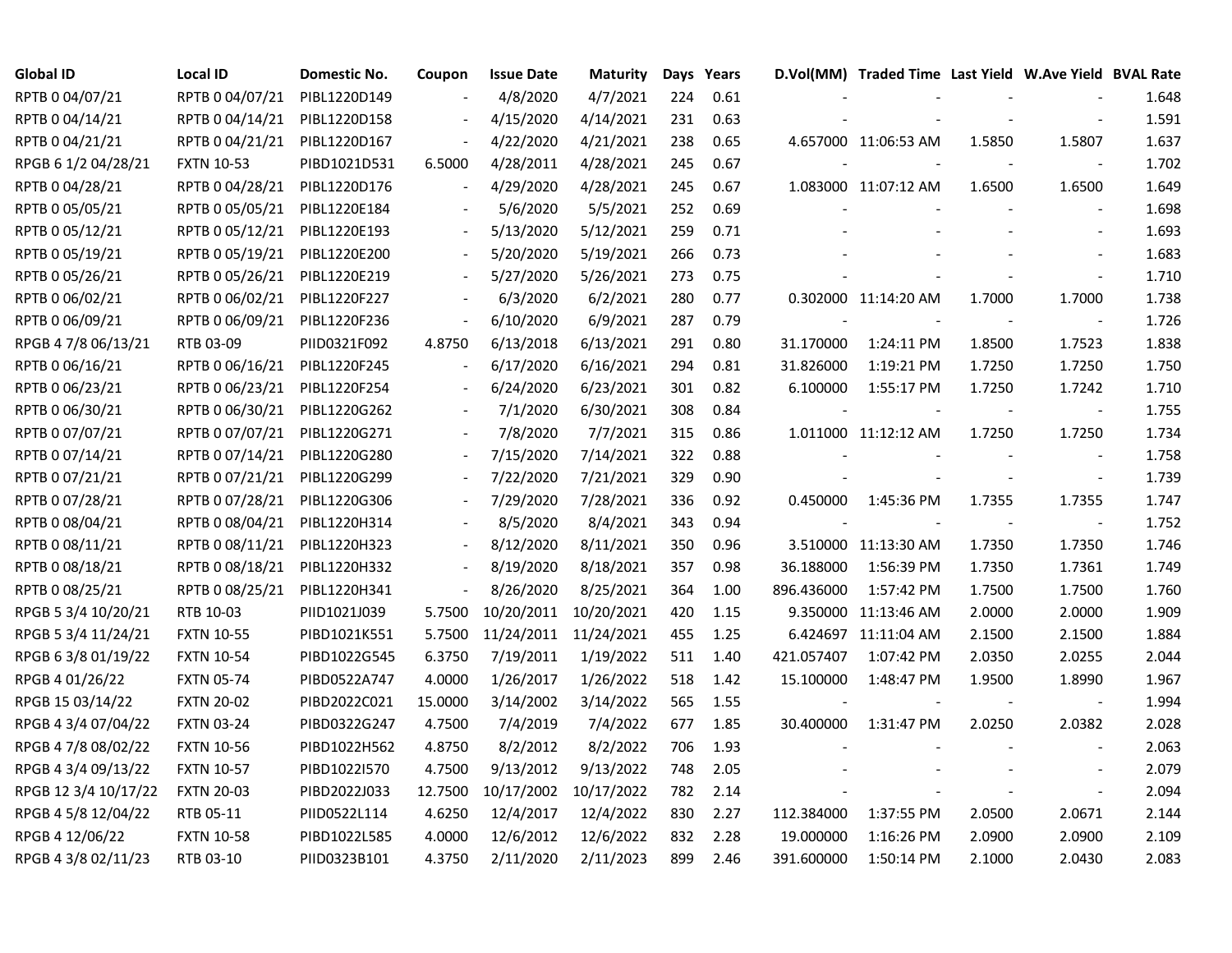| <b>Global ID</b>     | <b>Local ID</b>   | Domestic No. | Coupon  | <b>Issue Date</b> | <b>Maturity</b>       |     | Days Years |                         | D.Vol(MM) Traded Time Last Yield W.Ave Yield BVAL Rate |        |                          |       |
|----------------------|-------------------|--------------|---------|-------------------|-----------------------|-----|------------|-------------------------|--------------------------------------------------------|--------|--------------------------|-------|
| RPGB 13 02/20/23     | <b>FXTN 20-04</b> | PIBD2023B048 | 13.0000 | 2/20/2003         | 2/20/2023             | 908 | 2.49       |                         |                                                        |        |                          | 2.146 |
| RPGB 5 1/2 03/08/23  | <b>FXTN 05-75</b> | PIBD0523C752 | 5.5000  | 3/8/2018          | 3/8/2023              | 924 | 2.53       | 65.000000               | 1:05:45 PM                                             | 2.0750 | 2.1327                   | 2.189 |
| RPGB 3 1/2 04/21/23  | <b>FXTN 07-58</b> | PIBD0723D588 | 3.5000  | 4/21/2016         | 4/21/2023             | 968 | 2.65       | 10.000000               | 1:09:19 PM                                             | 2.0750 | 2.0750                   | 2.040 |
| RPGB 11 7/8 05/29/23 | <b>FXTN 20-05</b> | PIBD2023E054 | 11.8750 | 5/29/2003         | 5/29/2023 1,006       |     | 2.75       |                         |                                                        |        | $\blacksquare$           | 2.186 |
| RPGB 3 1/4 08/15/23  | RTB 10-04         | PIID1023H046 | 3.2500  | 8/15/2013         | 8/15/2023 1,084       |     | 2.97       |                         | 6.100000 11:32:08 AM                                   | 2.4000 | 2.4097                   | 2.276 |
| RPGB 11 3/8 10/23/23 | <b>FXTN 20-06</b> | PIBD2023J068 | 11.3750 | 10/23/2003        | 10/23/2023 1,153      |     | 3.16       |                         |                                                        |        | $\blacksquare$           | 2.246 |
| RPGB 6 1/4 03/12/24  | RTB 05-12         | PIID0524C129 | 6.2500  | 3/12/2019         | 3/12/2024 1,294       |     | 3.54       |                         | 300.500000 11:43:00 AM                                 | 2.1400 | 2.1700                   | 2.193 |
| RPGB 4 1/2 04/20/24  | <b>FXTN 07-59</b> | PIBD0724D595 | 4.5000  | 4/20/2017         | 4/20/2024 1,333       |     | 3.65       |                         |                                                        |        | $\overline{\phantom{a}}$ | 2.324 |
| RPGB 12 3/8 06/03/24 | <b>FXTN 20-07</b> | PIBD2024F075 | 12.3750 | 6/3/2004          | 6/3/2024 1,377        |     | 3.77       |                         |                                                        |        | $\blacksquare$           | 2.332 |
| RPGB 12 7/8 08/05/24 | <b>FXTN 20-08</b> | PIBD2024H086 | 12.8750 | 8/5/2004          | 8/5/2024 1,440        |     | 3.94       |                         |                                                        |        | $\overline{a}$           | 2.356 |
| RPGB 4 1/8 08/20/24  | <b>FXTN 10-59</b> | PIBD1024H595 | 4.1250  | 8/20/2014         | 8/20/2024 1,455       |     | 3.98       |                         | 1.850000 11:04:09 AM                                   | 2.5500 | 2.5419                   | 2.372 |
| RPGB 4 1/4 10/17/24  | <b>FXTN 05-76</b> | PIBD0524J762 | 4.2500  | 10/17/2019        | 10/17/2024 1,513      |     | 4.14       |                         |                                                        |        | $\blacksquare$           | 2.265 |
| RPGB 13 3/4 11/11/24 | <b>FXTN 20-09</b> | PIBD2024K091 | 13.7500 | 11/11/2004        | 11/11/2024 1,538      |     | 4.21       |                         |                                                        |        | $\blacksquare$           | 2.390 |
| RPGB 5 3/4 04/12/25  | <b>FXTN 07-61</b> | PIBD0725D618 | 5.7500  | 4/12/2018         | 4/12/2025 1,690       |     | 4.63       | 122.000000              | 1:07:40 PM                                             | 2.5750 | 2.5738                   | 2.559 |
| RPGB 12 1/8 04/14/25 | <b>FXTN 20-10</b> | PIBD2025D103 | 12.1250 | 4/14/2005         | 4/14/2025 1,692       |     | 4.63       |                         |                                                        |        | $\sim$                   | 2.444 |
| RPGB 2 5/8 08/12/25  | RTB 05-13         | PIID0525H130 | 2.6250  | 8/12/2020         | 8/12/2025 1,812       |     | 4.96       | 22608.640000            | 1:55:44 PM                                             | 2.6150 | 2.5683                   | 2.643 |
| RPGB 3 5/8 09/09/25  | <b>FXTN 10-60</b> | PIBD1025I608 | 3.6250  | 9/9/2015          | 9/9/2025 1,840        |     | 5.04       |                         | 245.700000 11:26:02 AM                                 | 2.6100 | 2.6021                   | 2.608 |
| RPGB 12 1/8 10/20/25 | <b>FXTN 20-11</b> | PIBD2025J116 | 12.1250 | 10/20/2005        | 10/20/2025 1,881      |     | 5.15       |                         |                                                        |        | $\blacksquare$           | 2.505 |
| RPGB 18 1/4 11/29/25 | <b>FXTN 25-01</b> | PIBD2525K015 | 18.2500 | 11/29/2000        | 11/29/2025 1,921      |     | 5.26       |                         |                                                        |        | $\overline{a}$           | 2.515 |
| RPGB 10 1/4 01/19/26 | <b>FXTN 20-12</b> | PIBD2026A122 | 10.2500 | 1/19/2006         | 1/19/2026 1,972       |     | 5.40       |                         |                                                        |        | $\blacksquare$           | 2.529 |
| RPGB 6 1/4 02/14/26  | <b>FXTN 07-62</b> | PIBD0726B627 | 6.2500  | 2/14/2019         | 2/14/2026 1,998       |     | 5.47       |                         | 21.250000 11:03:05 AM                                  | 2.5000 | 2.4821                   | 2.384 |
| RPGB 3 1/2 09/20/26  | RTB 10-05         | PIID1026I057 | 3.5000  | 9/20/2016         | 9/20/2026 2,216       |     | 6.07       |                         | 0.470000 11:50:01 AM                                   | 2.8000 | 2.8000                   | 2.694 |
| RPGB 6 1/4 10/20/26  | RTB 15-01         | PIID1526J019 | 6.2500  | 10/20/2011        | 10/20/2026 2,246      |     | 6.15       |                         |                                                        |        | $\blacksquare$           | 2.605 |
| RPGB 8 12/07/26      | <b>FXTN 20-13</b> | PIBD2026L139 | 8.0000  | 12/7/2006         | 12/7/2026 2,294       |     | 6.28       |                         |                                                        |        | $\blacksquare$           | 2.619 |
| RPGB 5 3/8 03/01/27  | RTB 15-02         | PIID1527C023 | 5.3750  | 3/1/2012          | 3/1/2027 2,378        |     | 6.51       |                         |                                                        |        | $\blacksquare$           | 2.725 |
| RPGB 4 3/4 05/04/27  | <b>FXTN 10-61</b> | PIBD1027E617 | 4.7500  | 5/4/2017          | 5/4/2027 2,442        |     | 6.69       | 1000.000000 10:43:04 AM |                                                        | 2.6590 | 2.6590                   | 2.678 |
| RPGB 8 5/8 09/06/27  | <b>FXTN 20-14</b> | PIBD2027I140 | 8.6250  | 9/6/2007          | 9/6/2027 2,567        |     | 7.03       | 0.600000                | 1:02:06 PM                                             | 2.8500 | 2.8500                   | 2.660 |
| RPGB 6 1/4 03/22/28  | <b>FXTN 10-63</b> | PIBD1028C635 | 6.2500  | 3/22/2018         | 3/22/2028 2,765       |     | 7.57       |                         | 354.000000 10:03:29 AM                                 | 2.6200 | 2.6200                   | 2.631 |
| RPGB 9 1/2 12/04/28  | <b>FXTN 20-15</b> | PIBD2028L151 | 9.5000  | 12/4/2008         | 12/4/2028 3,022       |     | 8.27       |                         |                                                        |        |                          | 2.727 |
| RPGB 6 7/8 01/10/29  | <b>FXTN 10-64</b> | PIBD1029A644 | 6.8750  | 1/10/2019         | 1/10/2029 3,059       |     | 8.38       | 402.000000              | 1:34:41 PM                                             | 2.7000 | 2.6533                   | 2.697 |
| RPGB 8 3/4 05/27/30  | <b>FXTN 20-16</b> | PIBD2030E166 | 8.7500  | 5/27/2010         | 5/27/2030 3,561       |     | 9.75       |                         |                                                        |        | $\blacksquare$           | 2.779 |
| RPGB 2 7/8 07/09/30  | <b>FXTN 10-65</b> | PIBD1030G655 | 2.8750  | 7/9/2020          | 7/9/2030 3,604        |     | 9.87       | 1413.105000             | 1:56:22 PM                                             | 2.6200 | 2.6745                   | 2.691 |
| RPGB 12 1/2 07/28/30 | <b>FXTN 25-02</b> | PIBD2530G029 | 12.5000 | 7/28/2005         | 7/28/2030 3,623       |     | 9.92       |                         |                                                        |        | $\overline{\phantom{a}}$ | 2.783 |
| RPGB 11 1/4 01/26/31 | <b>FXTN 25-03</b> | PIBD2531A032 | 11.2500 | 1/26/2006         | 1/26/2031 3,805 10.42 |     |            |                         |                                                        |        | $\blacksquare$           | 2.799 |
| RPGB 8 07/19/31      | <b>FXTN 20-17</b> | PIBD2031G171 | 8.0000  | 7/19/2011         | 7/19/2031 3,979 10.89 |     |            | 983.340000              | 1:02:48 PM                                             | 2.7000 | 2.7287                   | 2.741 |